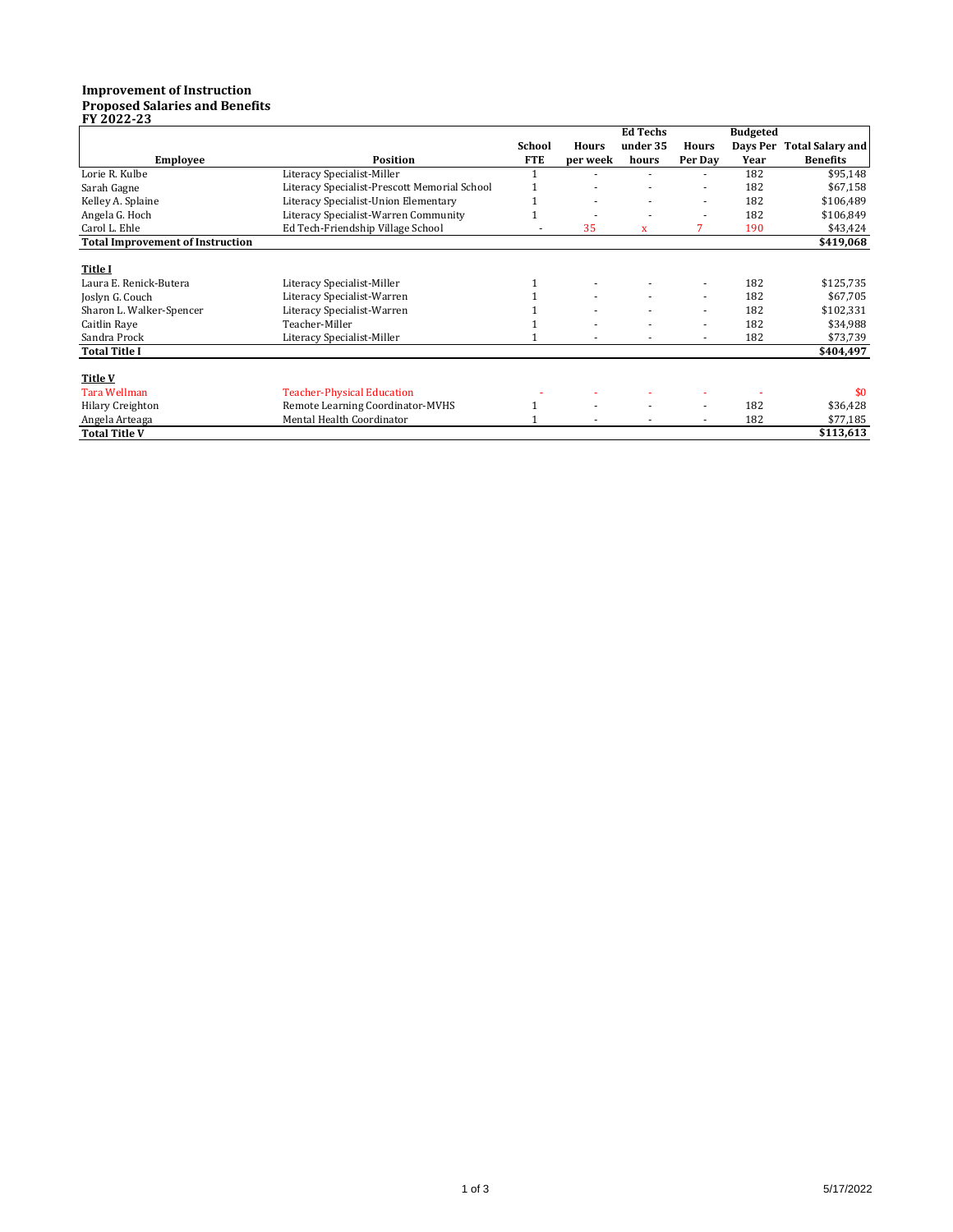## **Improvement of Instruction Proposed Budget Detail**

**FY 2022-2023**

|                                                                                                                   |                     | 2022-23 Proposed Budget |                     |                   |  |
|-------------------------------------------------------------------------------------------------------------------|---------------------|-------------------------|---------------------|-------------------|--|
|                                                                                                                   | 2021-22             |                         | <b>Dollar</b>       | Percent           |  |
| <b>Account Number / Description</b>                                                                               | <b>Budget</b>       | <b>Dollars</b>          | Change              | Change            |  |
|                                                                                                                   |                     |                         |                     |                   |  |
| 2210 Improvement of Instruction-Miller School                                                                     |                     |                         |                     |                   |  |
| 1000-0000-2210-51010-020 Teacher Salary                                                                           | \$62,081            | \$66,629                | \$4,548             | 7.33%             |  |
| 1000-0000-2210-52010-020 Teacher Benefits                                                                         | \$24,204            | \$25,512                | \$1,308             | 5.40%             |  |
| 1000-0000-2210-52310-020 Teacher Retirement Benefits                                                              | \$2,583             | \$2,559                 | $(*24)$             | $-0.93%$          |  |
| <b>TOTAL 2210 Improvement of Instruction</b>                                                                      | \$88,868            | \$94,700                | \$5,832             | 6.56%             |  |
|                                                                                                                   |                     |                         |                     |                   |  |
| 2210 Improvement of Instruction-Prescott Memorial School                                                          |                     |                         |                     |                   |  |
| 1000-0000-2210-51010-030 Teacher Salary                                                                           | \$49,231            | \$52,840                | \$3,609             | 7.33%             |  |
| 1000-0000-2210-52010-030 Teacher Benefits                                                                         | \$11,485            | \$12,085                | \$600               | 5.23%             |  |
| 1000-0000-2210-52310-030 Teacher Retirement Benefits                                                              | \$2,048             | \$2,029                 | ( \$19)             | $-0.93%$          |  |
| <b>TOTAL 2210 Improvement of Instruction</b>                                                                      | \$62,764            | \$66,954                | $\overline{54,190}$ | 6.68%             |  |
|                                                                                                                   |                     |                         |                     |                   |  |
| 2210 Improvement of Instruction-Union Elementary School<br>1000-0000-2210-51010-040 Teacher Salary                | \$78,218            | \$81,899                | \$3,681             | 4.71%             |  |
| 1000-0000-2210-52010-040 Teacher Benefits                                                                         | \$24,535            | \$21,482                | (\$3,053)           | $-12.44%$         |  |
| 1000-0000-2210-52310-040 Teacher Retirement Benefits                                                              | \$3,254             | \$3,145                 | (\$109)             | $-3.35%$          |  |
| <b>TOTAL 2210 Improvement of Instruction</b>                                                                      | \$106,007           | \$106,525               | \$519               | 0.49%             |  |
|                                                                                                                   |                     |                         |                     |                   |  |
| 2210 Improvement of Instruction-Warren Community School                                                           |                     |                         |                     |                   |  |
| 1000-0000-2210-51010-050 Teacher Salary                                                                           | \$78,218            | \$81,899                | \$3,681             | 4.71%             |  |
| 1000-0000-2210-52010-050 Teacher Benefits                                                                         | \$20,452            | \$21,482                | \$1,029             | 5.03%             |  |
| 1000-0000-2210-52310-050 Teacher Retirement Benefits                                                              | \$3,254             | \$3,145                 | (\$109)             | $-3.35%$          |  |
| <b>TOTAL 2210 Improvement of Instruction</b>                                                                      | \$101,924           | \$106,525               | \$4,601             | 4.51%             |  |
|                                                                                                                   |                     |                         |                     |                   |  |
| 2210 Improvement of Instruction-Friendship Village School                                                         |                     |                         |                     |                   |  |
| 1000-0000-2210-51020-060 Ed Tech Salary                                                                           | \$28,763            | \$30,388                | \$1,625             | 5.65%             |  |
| 1000-0000-2210-52020-060 Ed Tech Benefits                                                                         | \$11,065            | \$11,665                | \$600               | 5.42%             |  |
| 1000-0000-2210-52320-060 Ed Tech Retirement Benefits                                                              | \$1,197             | \$1,167                 | (\$30)              | $-2.48%$          |  |
| <b>TOTAL 2210 Improvement of Instruction</b>                                                                      | \$41,025            | \$43,220                | \$2,196             | 5.35%             |  |
|                                                                                                                   |                     |                         |                     |                   |  |
| 2210 Improvement of Instruction-District-Wide                                                                     |                     |                         |                     |                   |  |
| 1000-0000-2210-51180-900 Regular Employee Salary                                                                  | \$19,208            | \$0                     | (\$19,208)          | $-100.00\%$       |  |
| 1000-0000-2210-51230-900 Substitutes                                                                              | \$6,060             | \$6,060                 | \$0                 | 0.00%             |  |
| 1000-0000-2210-51500-900 Stipends                                                                                 | \$25,584            | \$26,000                | \$416               | 1.63%<br>0.00%    |  |
| 1000-0000-2210-52000-900 Stipend Benefits                                                                         | \$539               | \$539                   | \$0                 | $-100.00\%$       |  |
| 1000-0000-2210-52080-900 Regular Employee Benefits<br>1000-0000-2210-52300-900 Retirement Benefits                | \$12,265<br>\$1,235 | \$0<br>\$1,235          | (\$12,265)<br>\$0   | 0.00%             |  |
|                                                                                                                   |                     |                         | \$0                 |                   |  |
| 1000-0000-2210-53200-900 Professional Educational Services<br>1000-0000-2210-55320-900 Communication - Telephones | \$7,500<br>\$360    | \$7,500<br>\$360        | \$0                 | $0.00\%$<br>0.00% |  |
| 1000-0000-2210-56000-900 General Supplies                                                                         | \$2,500             | \$2,500                 | \$0                 | $0.00\%$          |  |
| 1000-0000-2210-56400-900 Books and Periodicals                                                                    | \$1,500             | \$1,500                 | \$0                 | $0.00\%$          |  |
| 1000-0000-2210-58100-900 Dues and Fees - Memberships                                                              | \$1,800             | \$1,800                 | \$0                 | 0.00%             |  |
| <b>TOTAL 2210 Improvement of Instruction</b>                                                                      | \$78,550            | \$47,494                | ( \$31,056]         | $-39.54%$         |  |
|                                                                                                                   |                     |                         |                     |                   |  |
| <b>Total Cost Center-based costs</b>                                                                              | \$13,660            | \$13,660                | \$0                 | $0.00\%$          |  |
| <b>Total District-based costs</b>                                                                                 | \$465,477           | \$451,759               | ( \$13, 719)        | $-2.95%$          |  |
| <b>TOTAL 2210 Improvement of Instruction</b>                                                                      | \$479,137           | \$465,419               | ( \$13, 719)        | $-2.86%$          |  |